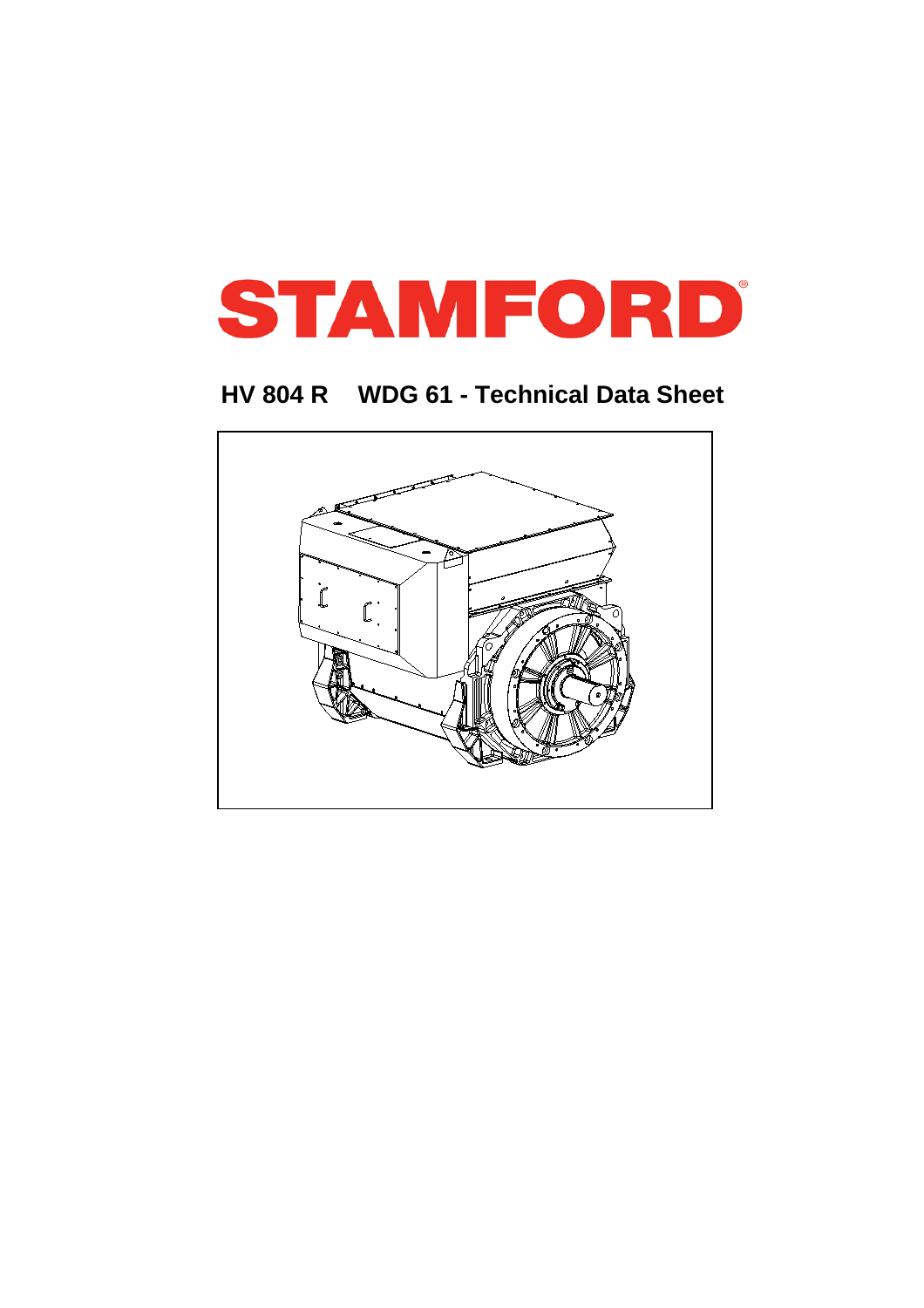## FRAME HV 804 R



### **SPECIFICATIONS & OPTIONS**

### **STANDARDS**

STAMFORD AC generators are designed to meet the performance requirements of IEC EN 60034-1. Other international standards, including BS5000, VDE 0530, NEMA MG1-32, AS1359, CSA C22.2, UL and CE; as well as a wide range of international Marine Certification Approvals, can be met on request. For clarification regarding compliance please contact Cummins Generator Technologies.

#### **DESCRIPTION**

.

The STAMFORD PI range of synchronous ac generators are brushless with a rotating field. They are separately excited by the STAMFORD Permanent Magnet Generator (PMG). This is a shaft mounted, high frequency, pilot exciter which provides a constant supply of clean power via the Automatic Voltage Regulator (AVR) to the main exciter. The main exciter output is fed to the main rotor, through a full wave bridge rectifier, protected by surge suppression.

#### **VOLTAGE REGULATORS**

The P range generators complete with a PMG are available with one AVR. The AVR has soft start voltage build up and built in protection against sustained over-excitation, which will de-excite the generator after a minimum of 8 seconds. Underspeed protection (UFRO) is also provided on both AVRs. The UFRO will reduce the generator output voltage proportional to the speed of the generator below a presettable level.

The **MA330 AVR** is 3 phase rms sensed with a voltage regulation of 0.5% rms (see the note on regulation). The UFRO circuit has adjustable slope and dwell for controlled recovery from step loads. An over voltage protection circuit will shutdown the output device of the AVR, it can also trip an optional excitation circuit breaker if required. As an option, short circuit current limiting is available with the addition of current transformers.

The MA330 AVR needs a generator mounted current transformer to provide quadrature droop characteristics for load sharing during parallel operation. Provision is also made for the connection of the STAMFORD power factor controller, for embedded applications, and a remote voltage trimmer.

### **WINDINGS & ELECTRICAL PERFORMANCE**

All generator stators are wound to 2/3 pitch. This eliminates triplen (3rd, 9th, 15th …) harmonics on the voltage waveform and is found to be the optimum design for trouble-free supply of non-linear loads. The 2/3 pitch design avoids excessive neutral currents sometimes seen with higher winding pitches. A fully connected damper winding reduces oscillations during paralleling. This winding, with the 2/3 pitch and carefully selected pole and tooth designs, ensures very low levels of voltage waveform distortion.

### **TERMINALS & TERMINAL BOX**

Standard generators feature a main stator with 6 ends brought out to the terminals, which are mounted on the frame at the non-drive end of the generator. A sheet steel terminal box contains the AVR and provides ample space for the customers' wiring and gland arrangements. It has removable panels for easy access.

### **SHAFT & KEYS**

All generator rotors are dynamically balanced to better than BS6861:Part 1 Grade 2.5 for minimum vibration in operation. Two bearing generators are balanced with a half key.

#### **INSULATION/IMPREGNATION**

The insulation system is class 'F'.

All wound components are impregnated with materials and processes designed specifically to provide the high build required for static windings and the high mechanical strength required for rotating components.

### **QUALITY ASSURANCE**

Generators are manufactured using production procedures having a quality assurance level to BS EN ISO 9001.

### **NOTE ON REGULATION**

The stated voltage regulation may not be maintained in the presence of certain radio transmitted signals. Any change in performance will fall within the limits of Criteria 'B' of EN 61000-6-2:2001. At no time will the steady-state voltage regulation exceed 2%.

NB Continuous development of our products entitles us to change specification details without notice, therefore they must not be regarded as binding.

Front cover drawing is typical of the product range.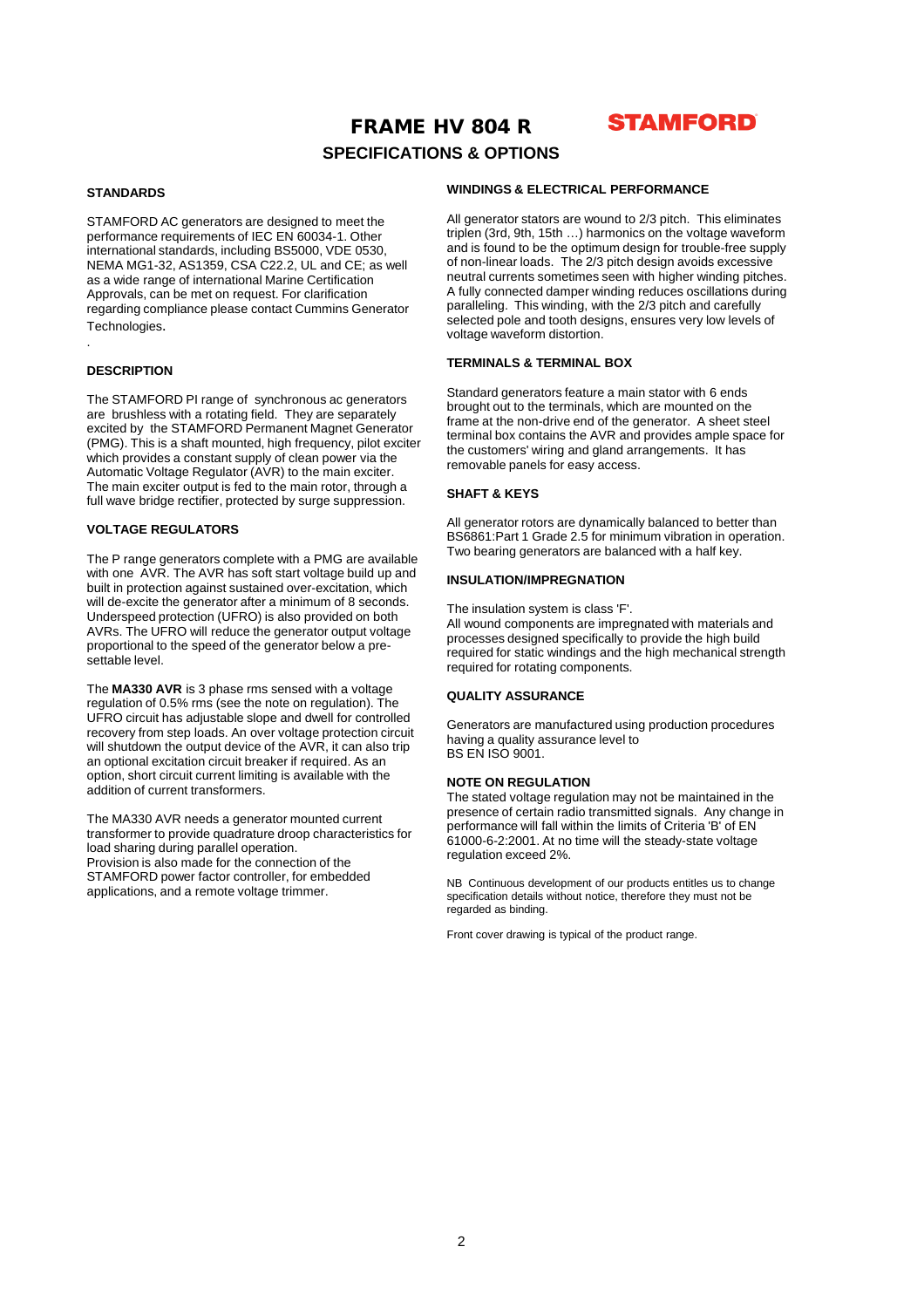# **STAMFORD**

## **FRAME HV 804 R WINDING 61**

| <b>MAXIMUM ALTITUDE</b>                | 1000 METRES ABOVE SEA LEVEL                                                    |                                                     |       |  |  |  |  |
|----------------------------------------|--------------------------------------------------------------------------------|-----------------------------------------------------|-------|--|--|--|--|
| MAXIMUM AMBIENT TEMPERATURE            | $40^{\circ}$ C                                                                 |                                                     |       |  |  |  |  |
| <b>CONTROL SYSTEM SERIES 3</b>         |                                                                                |                                                     |       |  |  |  |  |
|                                        | SEPARATELY EXCITED BY P.M.G.                                                   |                                                     |       |  |  |  |  |
| A.V.R.                                 | <b>FULL WAVE RECTIFIED</b>                                                     |                                                     |       |  |  |  |  |
| <b>VOLTAGE REGULATION</b>              | ± 0.5% WITH 4% ENGINE GOVERNING                                                |                                                     |       |  |  |  |  |
| SUSTAINED SHORT CIRCUIT                | REFER TO SHORT CIRCUIT DECREMENT CURVES OF THIS SECTION                        |                                                     |       |  |  |  |  |
| <b>INSULATION SYSTEM</b>               | <b>CLASS F</b>                                                                 |                                                     |       |  |  |  |  |
| <b>PROTECTION</b>                      | <b>IP23 STANDARD</b>                                                           |                                                     |       |  |  |  |  |
| RATED POWER FACTOR                     | 0.8                                                                            |                                                     |       |  |  |  |  |
| <b>STATOR WINDING</b>                  | DOUBLE LAYER LAP                                                               |                                                     |       |  |  |  |  |
| WINDING PITCH                          | 2/3                                                                            |                                                     |       |  |  |  |  |
| WINDING LEADS                          | 6                                                                              |                                                     |       |  |  |  |  |
| R.F.I. SUPPRESSION                     | BS EN 50081/2-1/2 VDE 0875G VDE 0875N For other standards apply to the factory |                                                     |       |  |  |  |  |
| WAVEFORM DISTORTION                    | NO LOAD < 1.5% NON-DISTORTING BALANCED LINEAR LOAD < 3.0%                      |                                                     |       |  |  |  |  |
| <b>MAXIMUM OVERSPEED</b>               |                                                                                | 2250 Rev/Min                                        |       |  |  |  |  |
| <b>BEARING DRIVE END</b>               |                                                                                | ISO 6232 C3                                         |       |  |  |  |  |
| BEARING NON DRIVE END                  |                                                                                | ISO 6324 C3                                         |       |  |  |  |  |
| <b>EFFICIENCY</b>                      |                                                                                | REFER TO EFFICIENCY CURVES OF THIS SECTION          |       |  |  |  |  |
|                                        |                                                                                |                                                     |       |  |  |  |  |
| <b>FREQUENCY</b>                       |                                                                                | 50Hz                                                |       |  |  |  |  |
| TELEPHONE INTERFERENCE                 | THF< 2%                                                                        |                                                     |       |  |  |  |  |
| <b>COOLING AIR</b>                     | 3 m <sup>3</sup> /sec                                                          |                                                     |       |  |  |  |  |
| <b>VOLTAGE STAR (Y)</b>                | 6300                                                                           | 6600                                                | 6900  |  |  |  |  |
| <b>KVA BASE RATING FOR</b>             | 2148                                                                           | 2250                                                | 2250  |  |  |  |  |
| REACTANCE VALUES                       |                                                                                |                                                     |       |  |  |  |  |
| Xd DIRECT AXIS SYNCHRONOUS             | 2.51                                                                           | 2.40                                                | 2.20  |  |  |  |  |
| X'd DIRECT AXIS TRANSIENT              | 0.215                                                                          | 0.205                                               | 0.188 |  |  |  |  |
| X"d DIRECT AXIS SUB-TRANSIENT          | 0.160                                                                          | 0.153                                               | 0.140 |  |  |  |  |
| Xq QUADRATURE AXIS REACTANCE           | 1.77                                                                           | 1.690                                               | 1.55  |  |  |  |  |
| X"q QUAD. AXIS SUB-TRANSIENT           | 0.299                                                                          | 0.285                                               | 0.261 |  |  |  |  |
| XL LEAKAGE REACTANCE                   | 0.118                                                                          | 0.113                                               | 0.103 |  |  |  |  |
| X <sub>2</sub> NEGATIVE PHASE SEQUENCE | 0.231                                                                          | 0.220                                               | 0.201 |  |  |  |  |
| X <sub>0</sub> ZERO PHASE SEQUENCE     | 0.035                                                                          | 0.033                                               | 0.030 |  |  |  |  |
| REACTANCES ARE SATURATED               |                                                                                | VALUES ARE PER UNIT AT RATING AND VOLTAGE INDICATED |       |  |  |  |  |
| T'd TRANSIENT TIME CONSTANT            | 0.200                                                                          |                                                     |       |  |  |  |  |
| T"d SUB-TRANSIENT TIME CONSTANT        | 0.015                                                                          |                                                     |       |  |  |  |  |
| T'do O.C. FIELD TIME CONSTANT          | 4.00                                                                           |                                                     |       |  |  |  |  |
| Ta ARMATURE TIME CONSTANT              | 0.07                                                                           |                                                     |       |  |  |  |  |
| <b>SHORT CIRCUIT RATIO</b>             | 1/Xd                                                                           |                                                     |       |  |  |  |  |
|                                        |                                                                                |                                                     |       |  |  |  |  |
| STATOR WINDING RESISTANCE (L-N)        | 0.1818                                                                         |                                                     |       |  |  |  |  |
| <b>ROTOR WINDING RESISTANCE</b>        | 1.320                                                                          |                                                     |       |  |  |  |  |
| EXCITER STATOR FIELD RESISTANCE        | 17.50                                                                          |                                                     |       |  |  |  |  |
| <b>EXCITER ROTOR RESISTANCE (L-L)</b>  | 0.076                                                                          |                                                     |       |  |  |  |  |
| PMG STATOR RESISTANCE (L-L)            | 3.800                                                                          |                                                     |       |  |  |  |  |
|                                        | RESISTANCE VALUES ARE IN OHMS AT 20° C                                         |                                                     |       |  |  |  |  |
| NO LOAD EXCITATION VOLTAGE             |                                                                                | 15.0                                                |       |  |  |  |  |
| FULL LOAD EXCITAION VOLTAGE            |                                                                                | 63.0                                                |       |  |  |  |  |
|                                        |                                                                                |                                                     |       |  |  |  |  |

Continuous development of our products entitles us to change specification details without notice, therefore they must not be regarded as binding.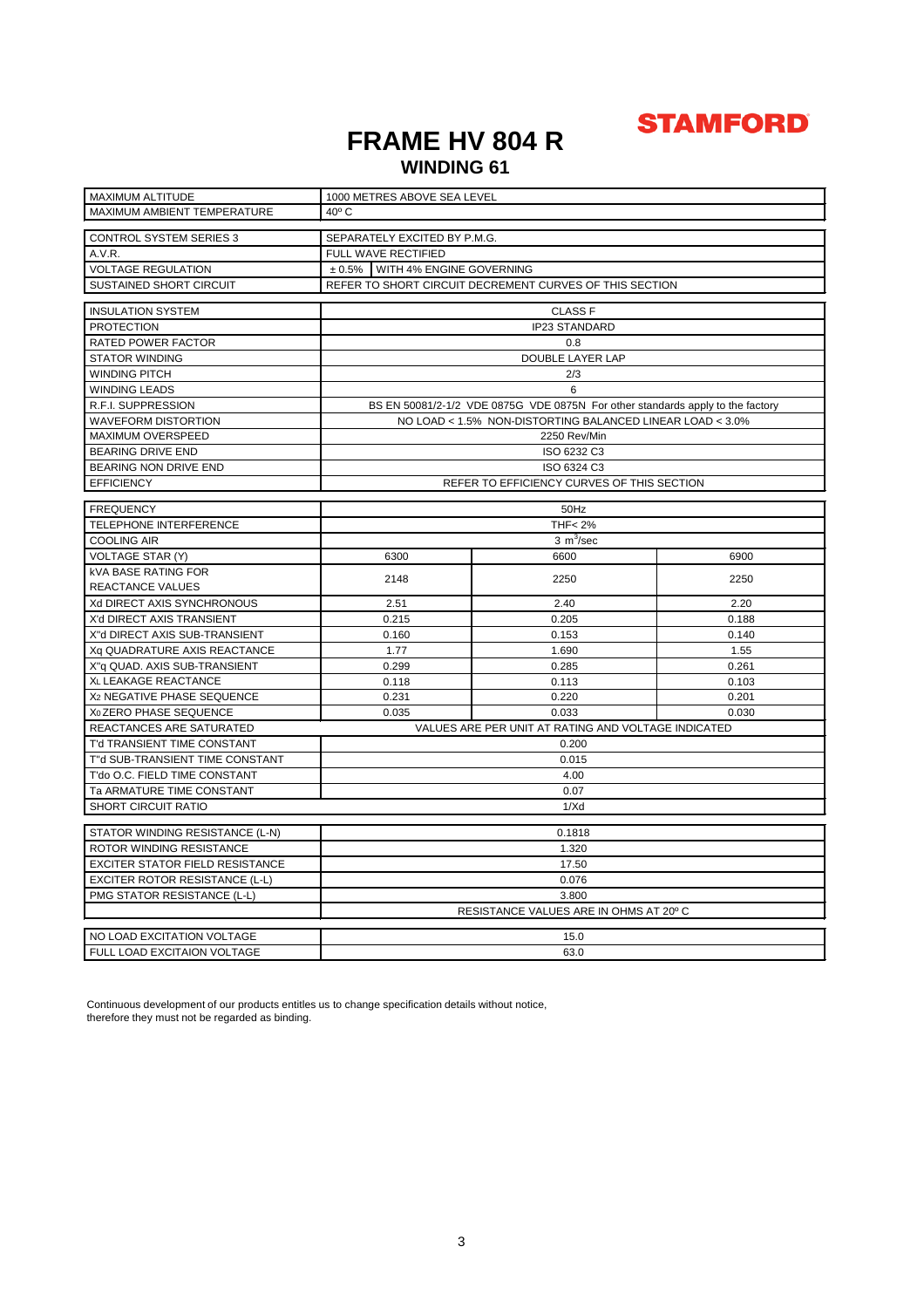# **STAMFORD**

# **FRAME HV 804 R WDG 61 50 Hz**

## **THREE PHASE EFFICIENCY CURVES**

**2250 kVA**





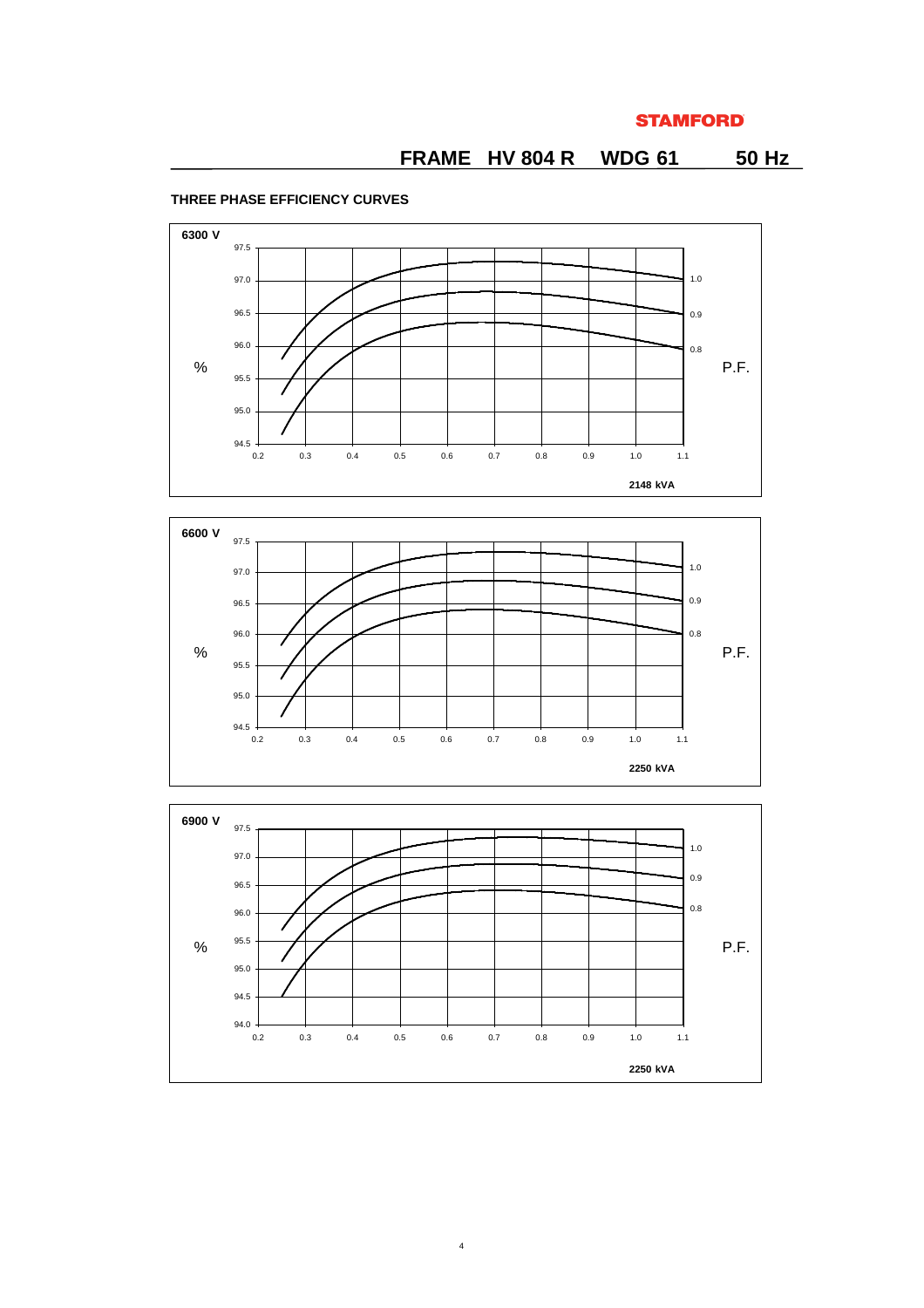# **FRAME HV 804 R WDG 61 50Hz**

# **FULL WAVE RECTIFIED AVR LOCKED ROTOR MOTOR STARTING CURVE**

# **FRAME HV 804 R WDG 61 50Hz**

## Three Phase Short Circuit Decrement Curve No- Load Excitation at Rated Speed

Based on series star (wye) connection

THE FOLLOWING MULTIPLICATION FACTORS SHOULD BE USED TO ADJUST THE VALUES FROM CURVES BETWEEN THE 0.001 SECONDS AND THE MINIMUM CURRENT POINT IN

#### RESPECT OF NOMINAL OPERATING VOLTAGE

| <b>VOLTAGE</b> | <b>FACTOR</b>     |
|----------------|-------------------|
| 6300V          | X 0.95            |
| 6600V          | $X$ 1.00          |
| 6900V          | X <sub>1.05</sub> |

THE SUSTAINED CURRENT VALUE IS CONSTANT IRRESPECTIVE OF VOLTAGE LEVEL

### NOTE 2



THE FOLLOWING MULTIPLICATION FACTORS SHOULD BE USED TO CONVERT THE VALUES CALCULATED IN ACCORDANCE WITH NOTE 1 TO THOSE APPLICABLE TO THE VARIOUS TYPES OF SHORT CIRCUIT

|                               | 3 PHASE       | 2 PHASE L-L | 1 PHASE L-N |
|-------------------------------|---------------|-------------|-------------|
| <b>INSTANTANEOUS</b>          | $X$ 1.0       | X 0.87      | X 1.30      |
| <b>MINIMUM</b>                | $X$ 1.0       | X 1.80      | X 3.20      |
| <b>SUSTAINED</b>              | $X$ 1.0       | X 1.50      | X 2.50      |
| <b>MAX SUSTAINED DURATION</b> | <b>10 SEC</b> | 5 SEC       | 2 SEC       |
| ALL OTHER TIMES ARE UNCHANGED |               |             |             |

SUSTAINED SHORT CIRCUIT = 718 Amps